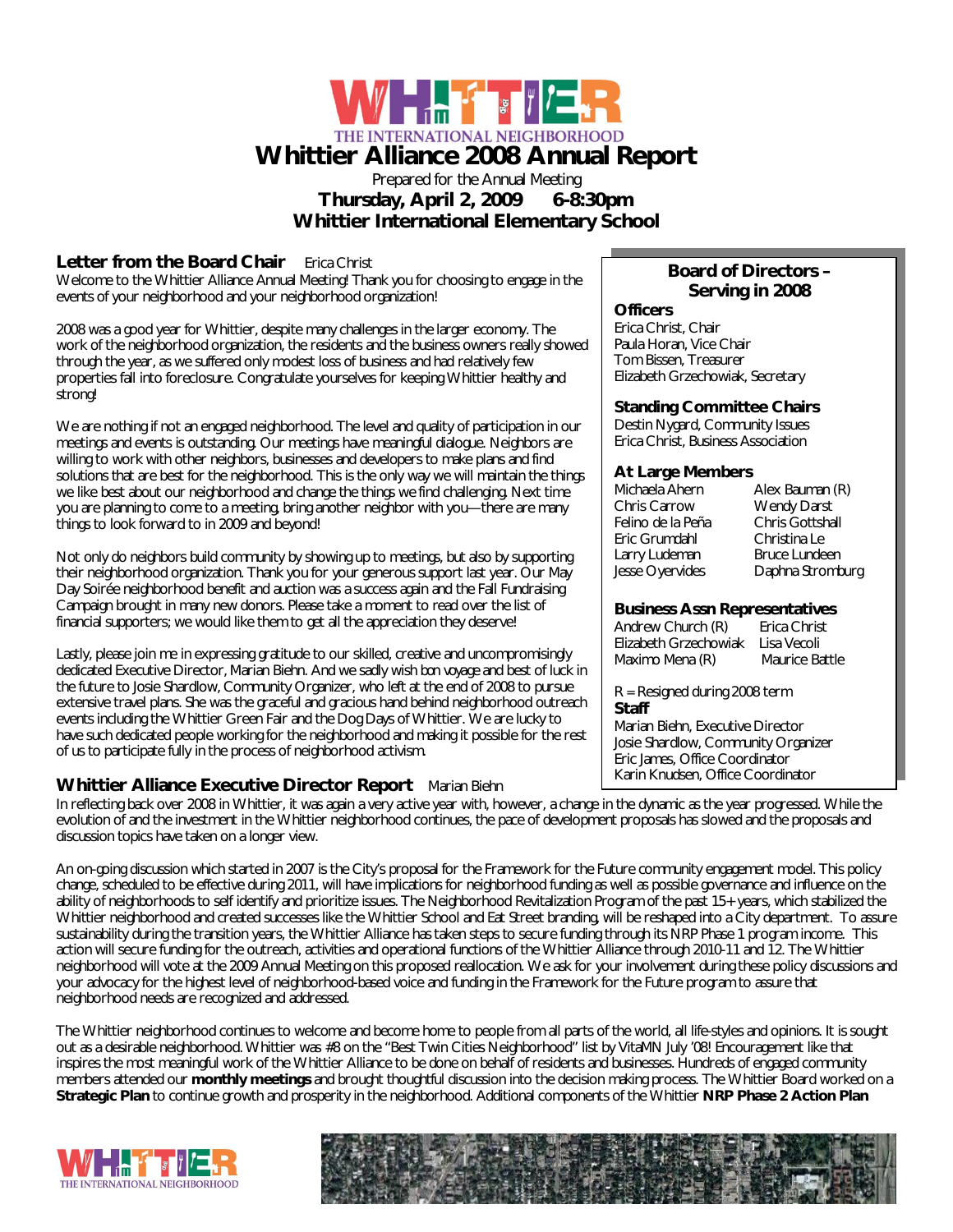were implemented. Our comprehensive **website** is frequently accessed. More residents and business owners participated in **Task Forces** helping to shape and advance the Whittier position on issues such as **LRT** and the **Commercial Corridor Design Guidelines,** the **Hennepin County Medical Center Family Medical Clinic** ultimately affecting better outcomes for neighborhood developments.

As we face more tenuous economic times, the Whittier Alliance and Whittier neighborhood will have to be attentive and take the long view on how to sustain and maximize our assets. As Executive Director, I am proud to work in and for a neighborhood that is tenacious, has depth of character and culture and active participants. And I thank the Whittier Alliance Board and staff for their committed service and dedication. By putting voice to our best interests, we have been and will continue to be effective in making positive changes in Whittier.

## **Whittier Alliance Community Organizer Report** Marian Biehn on behalf of Josie Shardlow

Thank you to Josie Shardlow who helped the neighborhood grow during her time as Whittier's Community Organizer. She built many bridges and helped create a sense of community pride. In 2008, collaborations with Whittier residents and organizations continued to build community in the neighborhood and facilitate its safety and livability for all residents. Thanks to the generous volunteerism of Whittier residents we worked together towards positive change in the neighborhood!

#### **Some of the collaborations of the Whittier Alliance in 2008**

Whittier Walkers resident safety patrol and Block Clubs Police, probation officers, city attorney, CCP/SAFE meetings for focused crime and safety related issues

"Picture Whittier" Visual Identity Photo Contest for residents Campus Group (Whittier youth serving agencies) World of Whittier planning group Family & Children's Service for Neighborhood Champions and Whittier Youth Club PPL organizers for outreach to their buildings Franklin/Nicollet Alcohol-Related Crime Task Force Restorative Justice Community Action, Inc. Whittier Youth Service Learning Group, Whittier Coop

Mpls Park and Rec for improvements to Clinton Field Park Lakes District Council—S Mpls Neighborhoods & Mpls Park & Rec **Some of the events the Whittier Alliance sponsored or participated in during 2008** Dog Days of Whittier in Fair Oaks Park May Day Soirée Benefit for the Neighborhood Multi-neighborhood Wine Tasting Fundraiser National Night Out Parade of Community Gardens Neighborhood and Greenway Clean Up events Theater in Washburn Fair Oaks Park Clinton Field Summer Social Whittier Green Fair

## **Business Association** Erica Christ, Chair

The Business Association meets regularly on the 2<sup>nd</sup> Wednesday of each month. A different business hosts each meeting and the starting timemorning, lunchtime or late afternoon–is determined by the host business. Each host has a few minutes in the spotlight at the top of the meeting. It's a great way to get to know our business neighbors, celebrate our successes and join in supporting our common goals for a vibrant neighborhood.

Meeting topics range from city-wide issues to individual business changes and plans. We continue to focus on the proposed Midtown-Nicollet configuration for the Southwest Transitway Light Rail line. We are nearing the end of our work on the Commercial Corridor Design Guidelines. We partnered with the Minneapolis Institute of Arts to create an Eat Street Dining Guide brochure. We heard from the city planning department about the Lyn-Lake Small Area Plan. Additionally we heard from our Councilmember about other ongoing city issues and projects, Fire Marshall Bryan Tyner and Inspector Tom Deegan about changes to fire and building inspection ordinances, and we enjoyed the regular attendance of our 5<sup>th</sup> precinct police representatives.

The Whittier Alliance applied for and was awarded a \$50,000 grant from the City for Façade Improvements. These grants will match money that business or property owners on commercials streets invest in exterior improvements. Money is still available; please inquire if you are interested!

Our resident and soon-to-be-resident large local institutions are in planning processes. The Minneapolis Institute of Arts invited feedback from us for the beginning of their new strategic plan. The Minneapolis College of Art and Design is working on a 100 Year Master Plan which included many exciting developments on their campus. And the Hennepin County Medical Center's Family Medical Center is planning to move from their current location on Nicollet and Lake to a new building on 28th and Nicollet.

We welcomed many new businesses to Whittier and sadly said goodbye to some old friends. In the current economic climate, it is more important than ever to support your neighborhood independent businesses.

#### **We welcomed the following new businesses**

- Blacklist Vintage
- Morelos Grill
- Ranger Security
- Tiger Sushi 2
- Vietnamese Tai
- Nokomis Dry Cleaners
- Milano Dress Shop
- CVS Pharmacy
- Harriet Ave Storage
- Pho' Hoa Noodle Soup

#### **We said goodbye to some Whittier businesses**

- Sisaket Furniture
- Siagon Express
- Taco Morelos
- Morelos Grill
- Vietnamese Thai
- Salon Andrew
- Relax Exotic Chinese Restaurant
- Maharishi Meditation Center
- jP American Bistro
- Hiep Thanh Asian Grocery



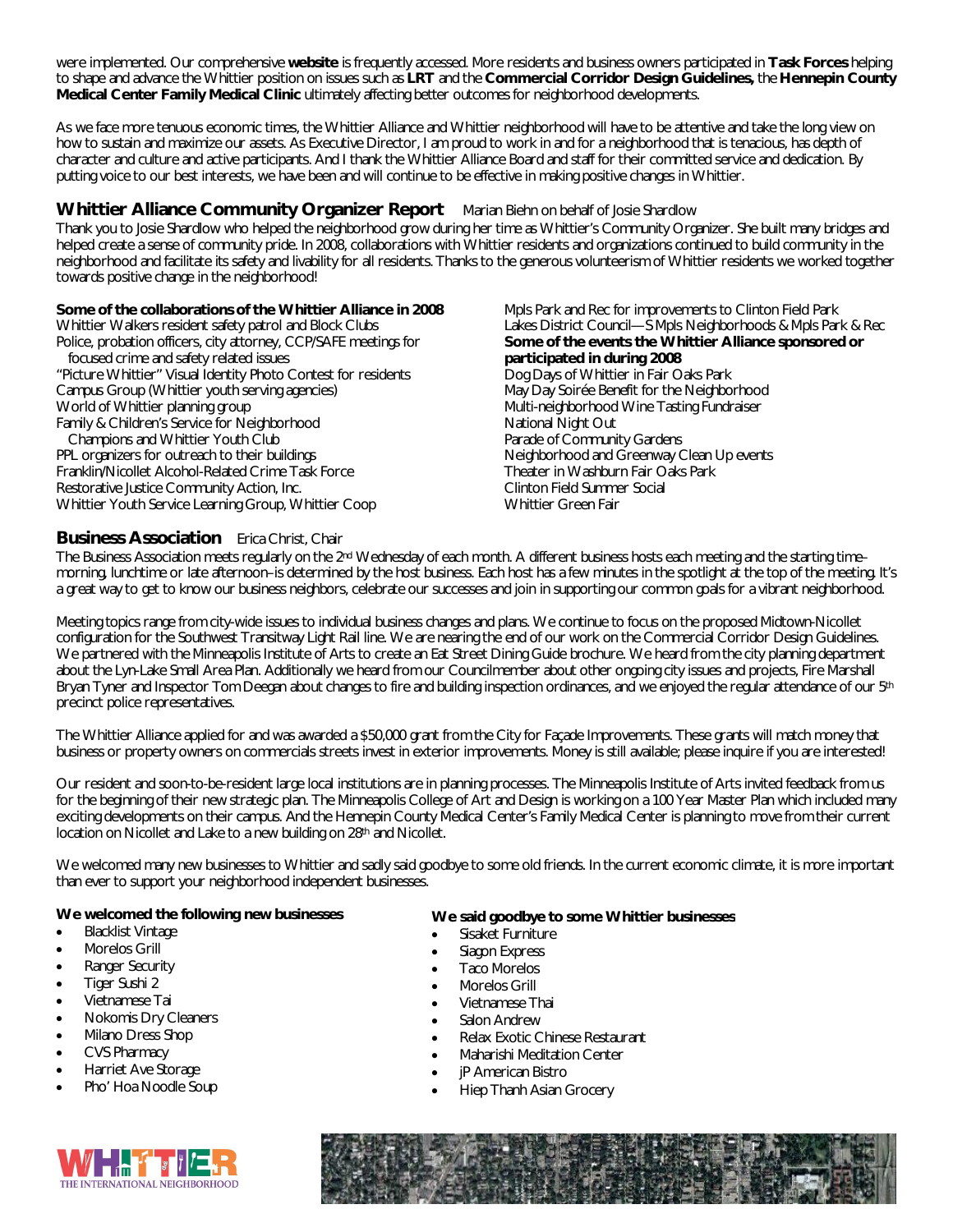**We thank our host businesses in 2008**: Caterpillar Lounge, Hennepin History Museum, Washburn Center for Children, Minneapolis Institute of Arts, AFC Mortgage, The Murals, U + B Architects, Three Sons Signature Cuisine/Blaisdell Manor, Black Forest Inn, Tanek Architects, and Pancho Villa Grill.

Please join us this year! We have many exciting projects in the works. Our group encompasses non-profit and for profit, industrial and service oriented, big institutions and small, family-run stores. Residents and property owners are also welcome to attend. Whittier is a great place to live, work and run a business!

## **Community Issues** Destin Nygard, Chair

The purpose of the Community Issues (CI) Committee meetings is to address issues vital to the neighborhood regarding safety, housing and land use and community building. The meetings have a "town-hall" meeting format, providing community members with an opportunity to hear updates on the full range of neighborhood events, as well as an opportunity to raise concerns and provide feedback and comments to the Whittier Alliance.

2008 should have been a quiet year for the CI Committee. The crush of development proposals that the neighborhood had seen in previous years slowed—an early sign of the economic difficulties. Instead, we were kept busy with a broad range of new issues that kept popping up. Even meetings with short agendas brought forth rich and rewarding conversations that left us scrambling to leave before the janitor locked us in.

At the Whittier Alliance, we've had ongoing discussions about whether or not the CI spends too much time on development proposals, at the expense of quality of life issues, broader city issues, or advancing neighborhood priorities. The strength of discussions of this past year reinforced that too often, important issues and comments aren't heard when in a mode of responding to a parade of development proposals.

Looking back, two of our most difficult issues were our consideration of light rail transit along Nicollet Ave. and our review of the HCMC Clinic's site plan. In retrospect, I'm very proud of the work that the Whittier Alliance did on both of these issues–our positions were strong, thoughtful, and in the case of the HCMC project, allowed us to work together with the designers and elected officials to create a much better project.

Looking ahead, we need to work hard to ensure that it's the neighborhood that sets our agenda, and that we're not just reacting to the plans of others. Transit and parking remain two intertwined and persistent issues that will ripple through much of the work that we do as a neighborhood, and issues that would be great to take steps forward on our own terms. Last year's highlights included:

#### **Informational Presentations**

- City Attorney Susan Siegle
- Diane Moe from the Mpls Park & Rec
- Strong Schools/Strong City Ballot Referendum Presentation
- Lt David Hayhoe from the 5th Precinct
- State Representative Karen Clark
- Minneapolis Comprehensive Plan—City Planner Haila Maze
- Mpls Institute of Arts-Strategic Planning—Lisa Vecoli
- Minneapolis City Assessor—Patrick Todd
- Mpls Parks—Tracy Nordstrom Park Commissioner
- WiFi—Jim Farstad—Update on installation in Whittier
- Restorative Justice Community Action, Inc.—Taryn Runck
- SW Transit presentation—Kathie Doty and Katie Walker

#### **Reports from Neighborhood Task Forces**

- Progress for the development of design guidelines for commercial corridors
- Traffic work group for congestion mitigation for Pillsbury/Pleasant to Lake St.
- Light Rail 3C Nicollet Alignment Task Force Report

## **Resource Development** Marian Biehn

#### **Development Proposal Reviews**

- MCAD Parking Proposals Southern half of MCAD Campus
- El Campestre Reception Hall 2728-50 Nicollet Ave
- MN China Friendship Garden Society (Proposal for Washburn Fair Oaks Park)
- Hennepin County Medical Center Family Clinic GFI Site: 28th & Nicollet
- Karmel Al-Hikmah Pre-school 2901 Pleasant Ave S
- Corsons Corner Land Trust Units-Dispatch Site 113 E 26th St
- Washburn Center for Children Parking Lot- 2430 Nicollet Ave
- Simpson Housing Additional Shelter Beds 2740 1st Ave S.
- Salem English Lutheran Church Retail/Housing Development 28th & Lyndale
- Murals of Lyn-Lake Update 2833 Lyndale Ave
- Tiger Sushi Liquor License Request 2833 Lyndale Ave S
- Alno Society Outdoor Pavilion 2218 1st Ave
- Incarnation House Interior Rehabilitation 2120 Clinton Ave S

The Whittier Alliance continues to diversify and expand its income sources and reserve funds. Annually, the Whittier Alliance sponsors 2 major and one minor fundraiser. These fundraising events are an important part of our annual budget. Due to the uncertainty of stable funding sources, successful revenue building though fundraising will continue to be an important function of the Whittier Alliance. We are especially appreciative of the generosity of our friends and neighbors who financially contribute to the Whittier Alliance, attend fundraising events or give in-kind donations.

#### **Income from fundraising in 2008**

| May Day Soirée Silent & Live Auction Neighborhood Benefit | 13,601 |
|-----------------------------------------------------------|--------|
| Hennepin Lake Liquors Multi-Neighborhood Wine Tasting     | 375    |
| Fall Fundraising Campaign-2008                            | 5,785  |

| Total | \$19,761 |
|-------|----------|
|       |          |



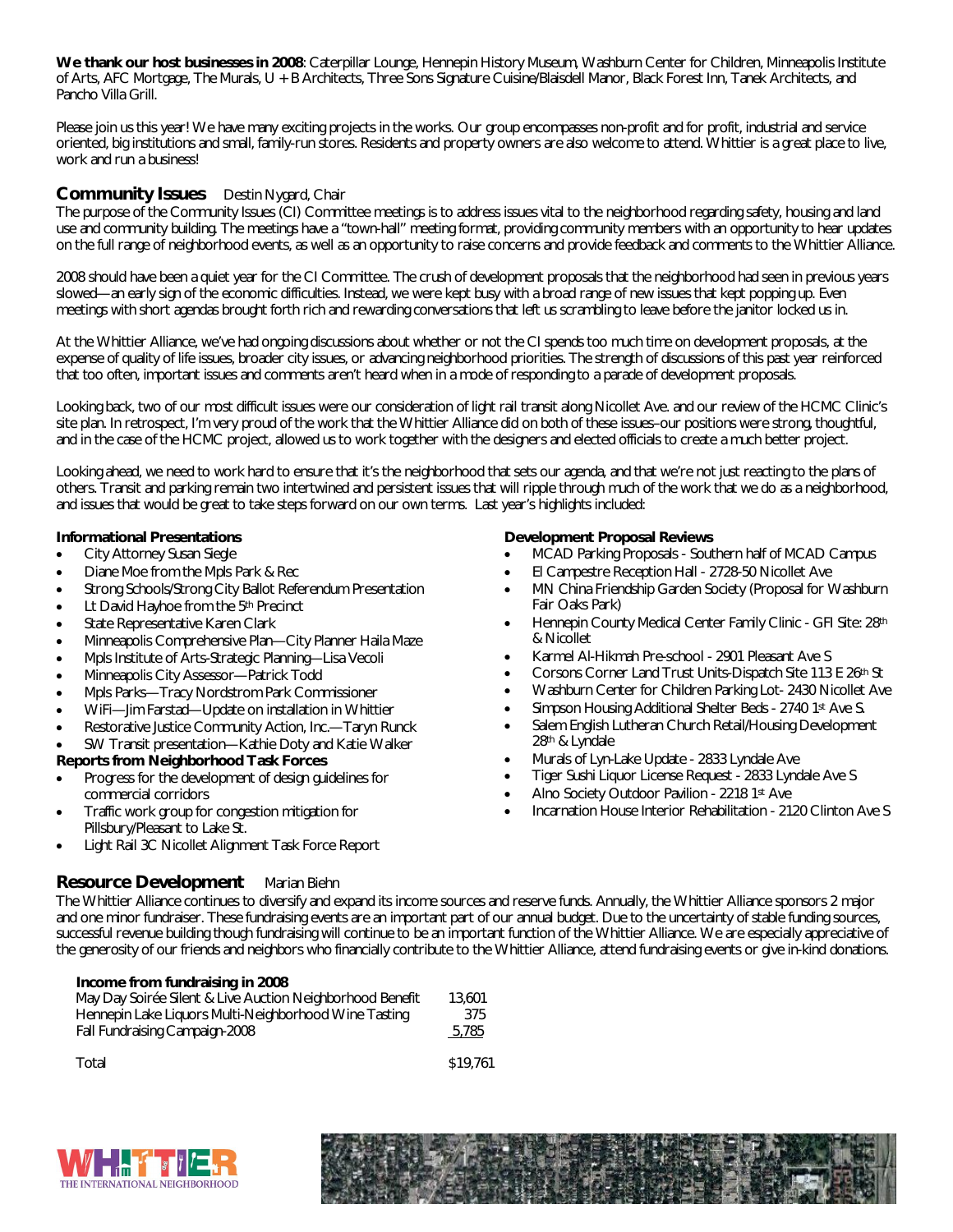#### **Our Generous Contributors and Supporters in 2008—Thank you!** *Thank you also to our contributors who wish to remain anonymous.*

Michaela Ahern Marily Anderson Caddy Andy Baird Dave & Dominique Bereiter Tom Bissen Derf Bistodeau Allen Blaich Blythe Brenden Javier Buenfil Azpiri & David Dorava Chris Carrow Giancarlo Casale Erica Christ Wendy Darst John Dean Cy & Paula DeCosse Don Druke Kaywin Feldman Dana Fox Chris Gottshall Verne Greenlee Eric Grumdahl

Elizabeth Grzechowiak John & Karen Himle Paula Horan Alan Ingber Paul Jablonsky Victoria Jaskierski & Kelly Linton Kelly Koehnen Fritz Kreiser Melo Lawson Michael Lawyer & Cara Spaccarelli Christina Le Diane & David Lilly Peggy Lucas Larry Ludeman Bruce Lundeen Harriet McCleary Andrew McDermott Dana & Mary McDill Larry & Mary Miller Andrew Mogendorff

Moses Renault Moses Jo Ann Musumeci Jeffrey Nelson Destin Nygard Scott & Barbara Olson Jesse Oyervides Felino de la Peña Eric Plotner Paul Railsback Karla Rehberg Rebecca Schuder Thomas & Diana Scott Mary Simpson Scott Smith & Lana Barkawi Jeffrey Spencer Nancy St. John Beverly Stewart Daphna Stromberg James Thomson Heather Turngren Pamela Vardalos Lisa Vecoli

Rochelle Woldorsky Ralph Yehle AAUW Blaisdell Housing Limited Partnership CT March Properties, LLC Electric Fetus Flower Realty/Rose Manor Franklin Bank Girard Management It's Greek to Me Just In Case Staffing Kleinman Realty Leaning Tower of Pizza Mint Properties Old Arizona Once Upon a Crime Plymouth Church Neighborhood Foundation Source MN, Inc

#### **Neighborhood Revitalization Plan Implementation** Marian Biehn

Thanks to a dedicated group of Whittier volunteers, the process of getting funds into the neighborhood based on the Whittier NRP Action Plan continues to move forward. Funding discussions and contracting were addressed in each of the five strategies: Housing, Safety, Youth Business & Local Economy and Community Building. The following implementation of Phase II funds was accomplished in 2008. A full financial ledger of contracted and remaining NRP Phase 2 funds is available for review at the Whittier Alliance office.

 **Housing:** The **Rental Rehab and Renewal Loan** (3-R) fund is active with Rental Property Owners borrowing to make improvements to their properties. The City is the current administrator for the fund. The Steering Committee reviewed options that would provide better access to the loan fund. The Center for Energy and Environment's administers the **single family home** improvement fund and made several loans to Whittier residents. Hess Roise was selected to provide a **Historic Preservation Context Study and develop a preservation guide**.

 **Community Building & Safety:** Over 7500 **2009 Whittier Calendars** were distributed to Whittier households. The calendar features photos taken by Whittier residents who responded to the "Picture Whittier" challenge of capturing the unique character and "visual identity" of Whittier. Improved safety and livability are important to Whittier residents. Funds from the Safety strategy were contracted in a variety of ways during 2008. The **Whittier Walkers** safety patrol is a function of this strategy as well as the tracking of chronic offenders for community impact statements for stricter sentencing. The number of **block & apartment clubs** and contacts grew in 2008 and outreach activities were funded. In 2008 Whittier hosted about a dozen National Night Out events. **Graffiti Removal/Prevention:** Grants are regularly being distributed to residents and businesses to subsidize graffiti removal and abatement projects. One third of the cost of graffiti prevention methods such as lighting, landscaping, murals or mosaics, removal or preventative coating are reimbursed to the applicant.

 **Business & Local Economy:** The Commercial Corridor Design Guidelines were developed to support the Nicollet Franklin Pedestrian Overlay and as a tool to inform and guide future new development as well as rehab on existing buildings.

 **Youth:** The contract with **Family & Children's Services** was renewed through June 2008**.** A change in the effectiveness of the program prompted an early termination of the collaboration. Whittier NRP funds covered the cost of **Clinton Field Park** programming and staff for 8 weeks during the summer.

 **Implementation:** NRP Phase II provides funds to assist in the day to day operations of the neighborhood organization. These funds help defer the cost of public meetings, resource and information dispersal, community building, rent and utilities. All funds are reimbursed after submitting a comprehensive report on the expenses. **NRP Plan Modifications:** In 2008 the Board voted to ensure the sustainability of the organization by reallocating funds from NRP Phase 1 program income. The program income is available for use at the neighborhood's discretion. The reallocation does not affected availability of Phase 2 funding initiatives. The action effectively closes out NRP Phase 1. The Board forwarded the action for neighborhood review and vote at the Whittier Alliance Annual Meeting on April 2, 2009.

**Whittier Alliance** 10 East 25<sup>th</sup> Street Minneapolis, MN 55404 **Phone** 612-871-7756<br>**Fax** 612-871-0650 **Fax** 612-871-0650 **Email** marian@whittieralliance.org becky@whittieralliance.org

**Stay Informed!** For timely updates on neighborhood meetings and events, sign up for the Whittier e-group by going to: www.whittieralliance.org

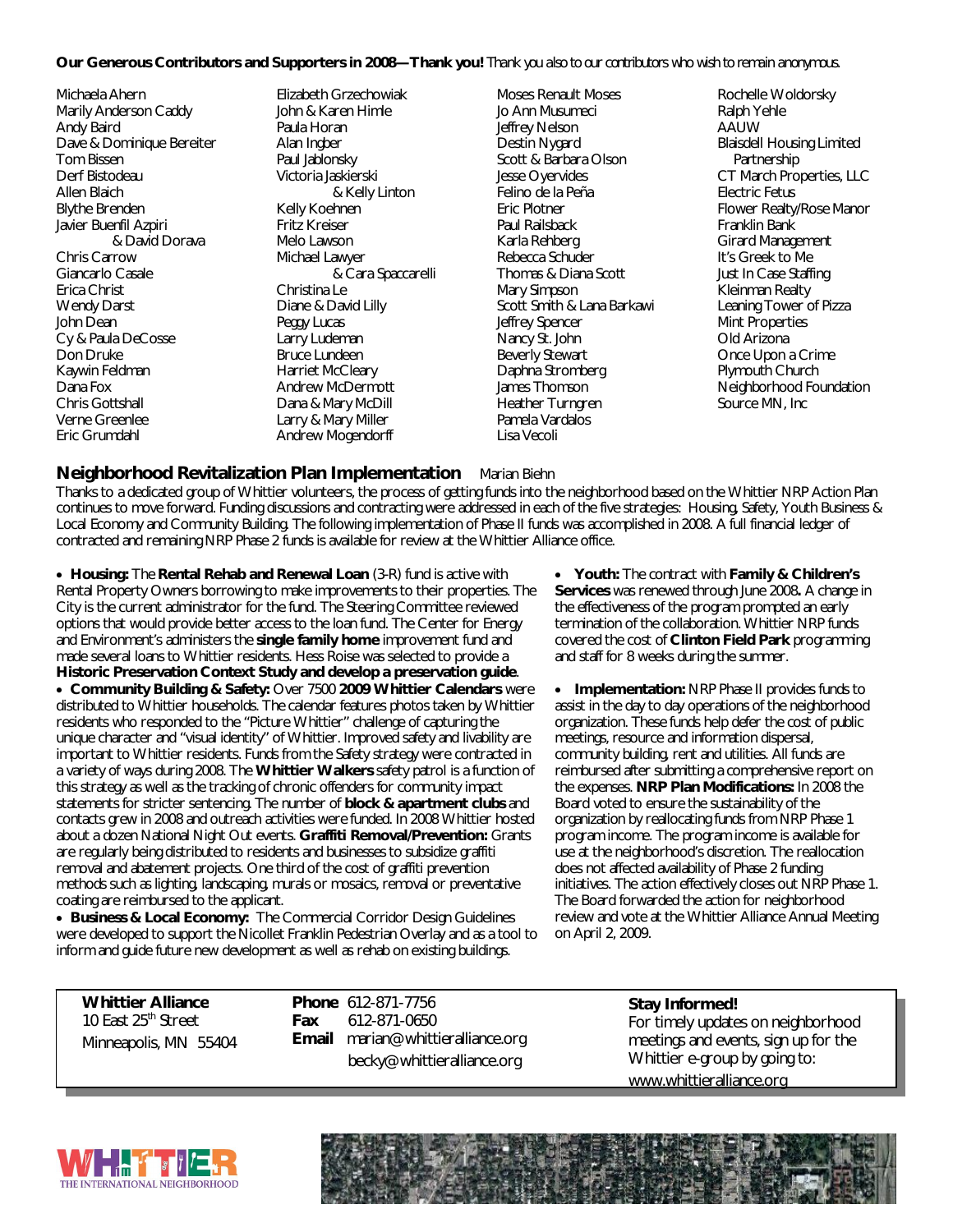**Finance Committee, Tom Bissen**: On a monthly basis the Finance Committee meets to review the income and expenses of the Whittier Alliance. All incoming funds and invoices are identified with an account number to track against the annual budget. Professional oversight of the Whittier financials is provided by Derf Bistodeau, CPA and owner of Romer & Company and his bookkeeper, Nina Sterbuck. In 2008 an independent audit of the 2007 Whittier Alliance financial position, activities, functional expenses and statement of cash flow and an audit of the accounting practices and procedures was performed by the Minnesota State Auditors. The audit showed the Whittier Alliance was in compliance. A copy of the State Auditors Report is available in the Whittier Alliance office.

| <b>WHITTIER ALLIANCE</b><br>January - December 2008 Financials<br><b>ORDINARY INCOME/EXPENSES</b> |           | <b>BALANCE SHEET</b><br>As of December 31, 2008     |           |
|---------------------------------------------------------------------------------------------------|-----------|-----------------------------------------------------|-----------|
|                                                                                                   |           | <b>ASSETS</b>                                       |           |
| <b>INCOME</b>                                                                                     |           | <b>Current Assets</b>                               |           |
| <b>Corporate Grants</b>                                                                           | \$1,050   | <b>Bank Accounts</b>                                | \$102,186 |
| NRP Phase II Funds                                                                                | 154,904   | <b>Accounts Receivable</b>                          | 26,913    |
| <b>Other Donations</b>                                                                            | 1,087     | <b>Total Current Assets</b>                         | \$129,099 |
| <b>Citizen Participation</b>                                                                      | 2,000     |                                                     |           |
| <b>WA Fundraising</b>                                                                             | 19,761    | <b>Fixed Assets</b>                                 |           |
| Miscellaneous Income                                                                              | 166       | Property & Equipment                                | \$8,496   |
| Interest Income                                                                                   | 911       | <b>Accumulated Depreciation</b><br>$-8,496$         |           |
| <b>TOTAL INCOME</b>                                                                               | \$179,879 | <b>Total Fixed Assets</b>                           | 0         |
| <b>EXPENSES</b>                                                                                   |           |                                                     |           |
| Personnel Expenses                                                                                | \$115,777 | <b>TOTAL ASSETS</b>                                 | \$129,099 |
| Mileage                                                                                           | 130       |                                                     |           |
| <b>ADP</b>                                                                                        | 1,616     | <b>LIABILITIES &amp; NET ASSETS</b>                 |           |
| Delivery (Calendars)                                                                              | 2,316     |                                                     |           |
| <b>Professional Services</b>                                                                      | 3,352     | <b>Liabilities</b>                                  |           |
| <b>Bank Fees</b>                                                                                  | 129       | Employee HSA                                        | \$138     |
| Copier                                                                                            | 2,967     | Deferred Revenue NRP                                | 10,490    |
| Computer                                                                                          | 1,515     | Deferred Revenue CPED/BA                            | 5,358     |
| Printing (Calendars, etc.)                                                                        | 5,919     | Graffiti Removal<br>303<br>Façade Improvement Grant |           |
| Food/Beverages                                                                                    | 169       |                                                     | $-350$    |
| Fees, Licenses, Permits, Donations                                                                | 635       | <b>TOTAL LIABILITIES</b>                            | \$15,939  |
| Insurance-Liability/Workers Comp                                                                  | 1,418     |                                                     |           |
| <b>Operating Expense</b>                                                                          | 11,790    | <b>NET ASSETS</b>                                   |           |
| Office Supplies/Furniture                                                                         | 1,987     | <b>Net Assets</b>                                   | \$113,160 |
| <b>Bulk Mail/Postage Meter Expenses</b>                                                           | 4,748     |                                                     |           |
| Recognition-Volunteers/Staff                                                                      | 711       |                                                     |           |
| <b>Community Meetings</b>                                                                         | 429       |                                                     |           |
| Theater in Fair Oaks Park                                                                         | 443       | <b>TOTAL NET ASSETS</b>                             | \$129,099 |
| <b>Whittier Walkers</b>                                                                           | 220       |                                                     |           |
| Fundraising                                                                                       | 2,512     |                                                     |           |
| <b>Design Guidelines</b>                                                                          | 6,516     |                                                     |           |
| Miscellaneous Expense                                                                             | 51        |                                                     |           |
| <b>TOTAL EXPENSE</b>                                                                              | \$165,350 |                                                     |           |
| <b>NET ORDINARY INCOME</b>                                                                        | \$14,529  |                                                     |           |